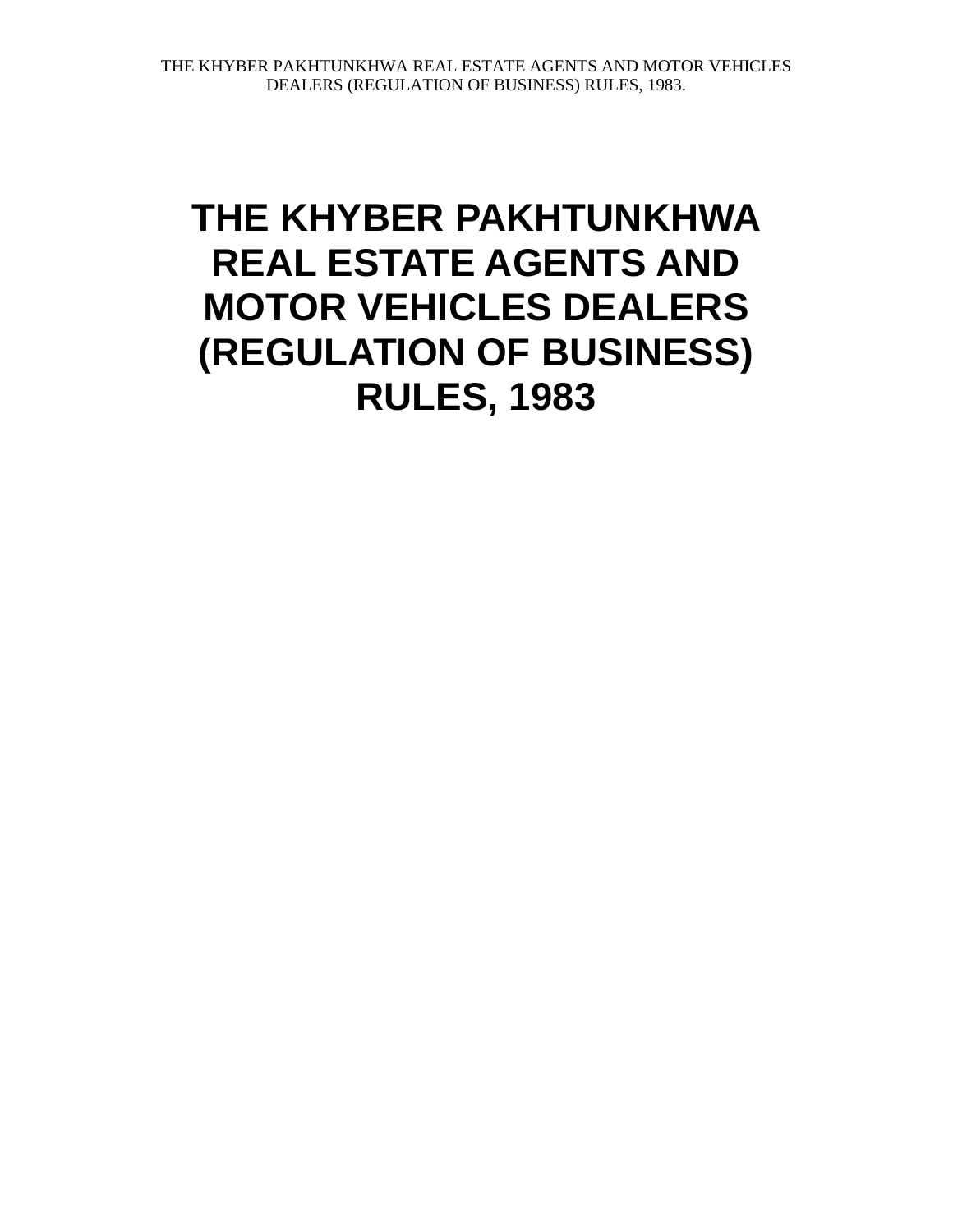## **GOVERNMENT OF KHYBER PAKHTUNKHWA EXCISE AND TAXATION DEPARTMENT.**

## **NOTIFICATION**

PESHAWAR DATED THE **16/11/1983.**

No. **27319**, - In exercise of the powers conferred by section 11 of the Khyber Pakhtunkhwa Real Estate Agents and Motor Vehicle Dealers (Regulation of Business) Ordinance, 1983 (Khyber Pakhtunkhwa Ordinance No.VIII of 1983), the Government of the Khyber Pakhtunkhwa is pleased to make the following rules, namely:

## **THE KHYBER PAKHTUNKHWA REAL ESTATE AGENTS AND MOTOR VEHICLES DEALERS (REGULATION OF BUSINESS) RULES, 1983.**

**1. Short title and commencement.-**(1) These rules may be called the Khyber Pakhtunkhwa Real Estate Agents and Motor Vehicles Dealers (Regulation of Business) Rules, 1983.

(2) They shall come into force at once.

**2. Definitions.-** In these rules, unless there is anything repugnant in the subject to context,-

- (a) "certificate" means a certificate issued under section 3 of the Ordinance and includes a certificate renewed under section 6 thereof;
- (b) "Form" means a form appended to these rules;
- (c) "Ordinance" means the Khyber Pakhtunkhwa Real Estate Agents and Motor Vehicles Dealers(Regulation of Business) Ordinance, 1983 (Khyber Pakhtunkhwa Ordinance No.VIII of 1983);
- (d) "Ordinary place of business" means such place within the territorial limits of a registering authority as may be declared from time to time, by a motor vehicles dealer or a real estate agent for carrying on his business;
- (e) "Transaction" means any transaction of sale, exchange, transfer or pledge of a motor vehicles or, as the case may be, any transaction of sale, exchange, mortgage, lease or tenancy of a real estate; and
- (f) "Treasury" means a Government treasury or sub treasury or a Branch of a Bank authorized by Government to receive payment in this behalf.

**3. Application for Registration, etc.-**(1) An application for registration as a real estate agent or a motor vehicles dealer, as the case may be, shall be in form 'I' and for renewal of certificate in Form-II. The application shall be duly signed by the applicant and shall be accompanied by a receipt showing the deposit of the prescribed fee into the Treasury. In case of registration, the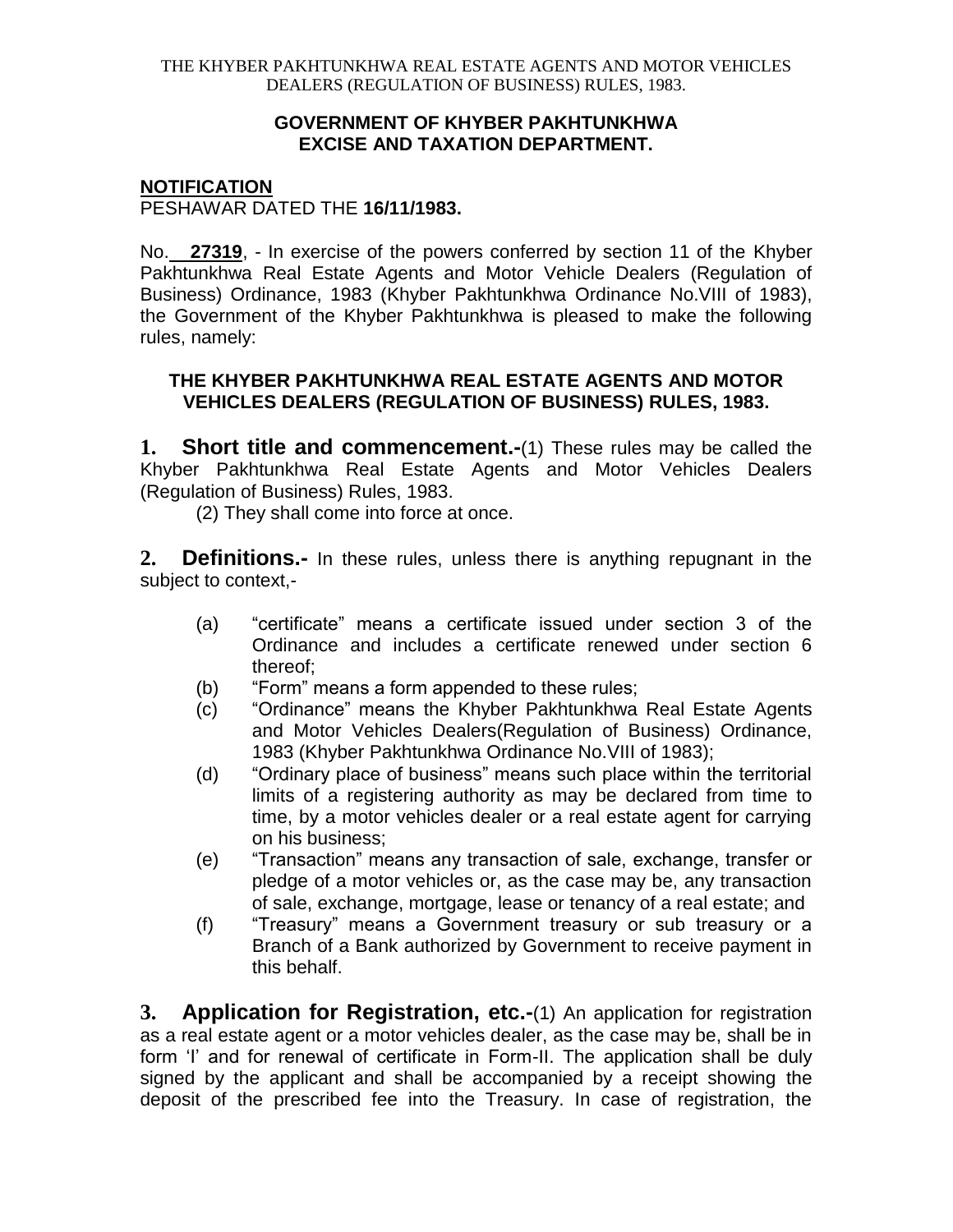application shall also be accompanied by a receipt showing deposit of the security, as required under rule 5.

(2) Where the applicant is a firm, the application shall be signed by all the partners of the firm and where the applicant is a company, the application shall be signed by the person authorized under the Memorandum and articles of association of the company to sign instruments on behalf of the company.

(3) The application shall be presented before the registering authority either in person or by registered post with acknowledgment due by the applicant or his agent duly authorized by him for the purpose.

**4. Section 4** (1) The fee payable for the grant of a certificate shall be rupees <sup>1</sup>[seven thousand and five hundred.]

(2) The fee payable for renewal of a certificate shall be rupees  $1$ [two thousand].

**5. <sup>2</sup>Security Deposit.-** (1) The security to be furnished by a real estate agent or a motor vehicles dealers shall be rupees [fifteen thousand] and will be deposited in cash.

(2) The security shall be deposited in the Treasury under Head "3000- Deposit not bearing interest -3800-0-Other Accounts 3834- Deposits Accounts, under the Khyber Pakhtunkhwa, Real Estate Agents and Motor Vehicles Dealers (Regulation of Business) Ordinance, 1983".

(3) The security shall be refunded on the cancellation of the certificate of registration or on the expiry of the certificate if the real estate agent or the Motor Vehicle Dealer, as the case may be, does not want to continue the business.

Provided that where there is pending a case in the court against a motor vehicles dealer or a real estate agent for committing any offence under the Ordinance or these rules, the security shall not be refunded till final decision of the case.

**6. Proof of Particulars:-** (1) Before granting a certificate of registration the registering authority may call upon the applicant to appear before it and may make such other enquiries as it considers necessary to satisfy itself that the particulars given in the application are correct, the applicant does not suffer from any of the disqualification specified in section 4 of the Ordinance and that the applicant is entitled to the grant of the certificate.

(2) The registering authority for the purpose of renewing a certificate shall not call upon the applicant to appear before it to satisfy itself that the particulars given in the application are correct, nor shall it institute any fresh enquiry unless it is in possession of some prime facie evidence of the fact that

 1 Substituted vide Finance Bill 1995 Notification No*.*26866

 $^2$  The Furnishing of security has been omitted vide Finance Act, 2009 from KHYBER

PAKHTUNKHWA Real Estate Agents and Motor Vehicle Dealers (Regulation of Business) Ord. No. VIII of 1983.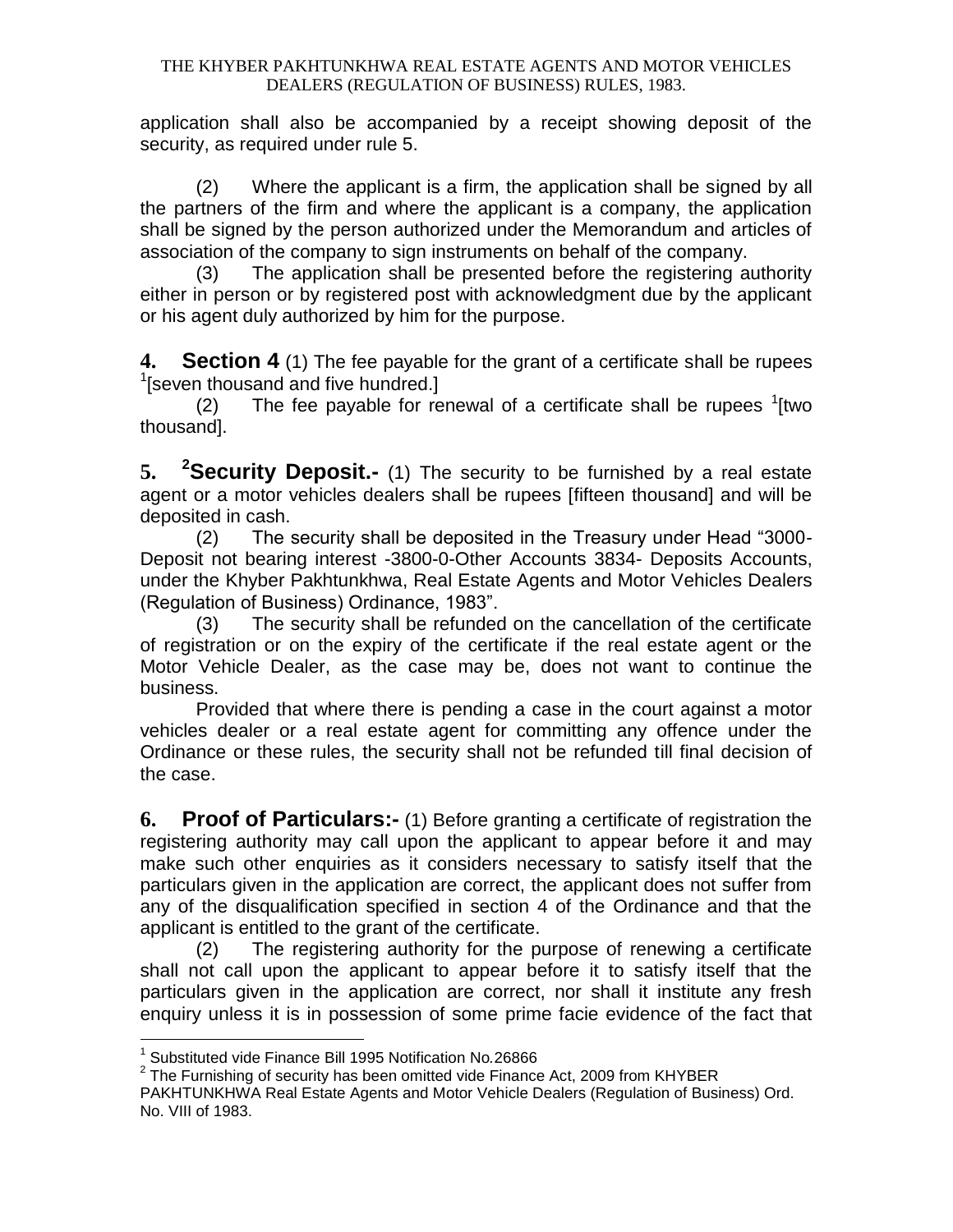the applicant has suffered from any of the disqualification given in section 4 of the Ordinance or is otherwise unfit to hold a certificate.

(3) If the registering authority decides not to grant a certificate or renew it, it shall record its reasons therefor and shall supply a copy of its order to the applicant free of cost.

**7. Certificate of Registration and its Renewal.-** (1) The certificate shall be issued in Form-III.

(2) The renewal of a certificate shall be made in the form of an endorsement on the certificate duly signed by the registering authority.

(3) The certificate shall be non-transferable.

(4) Where there is an introduction of a new partner, in a firm holding a certificate as real estate agent or a motor vehicle dealer, the firm shall make an application to the registering authority indicating the name and other particulars of the new partner and the registering authority on being satisfied that the new partner is not disqualified or unfit to hold a certificate, shall make necessary entries in the certificate and in the register of certificates maintained under rules 8.

(5) The certificate shall be exhibited at some prominent place in the ordinary place of business of the certificate holder.

**8. Register of Certificate.-** The registering authority shall maintain a register in Form-IV containing particulars of the certificate issued and renewed by it from time to time.

**9. Change of Place of Business.:-** (1) Where the Certificate holder decides to change the ordinary place of his business within the jurisdiction of the registering authority which issued the certificate, he may make an application to the registering authority accompanied by the certificate and the details of the new place of business with site plan. The registering authority may on being satisfied about the correctness of the change of the ordinary place of business, revise the place of business entered in the certificate and shall also make necessary changes in the register of certificate.

(2) Where a certificate holder intends to change the ordinary place of his business to a place outside the jurisdiction of the registering authority which issued the certificate, he may in the manner specified in sub-rule (1), make an application to the Director, Excise and Taxation, who may after calling for the record of the certificate from the original registering authority and on being satisfied about the correctness of the changed place of business, forward the case to the registering authority of the district concerned. The registering authority concerned shall then cancel the existing certificate under intimation to the registering authority who issued it and issue a new certificate in lieu thereof to be valid only for the remaining prior of the cancelled certificate.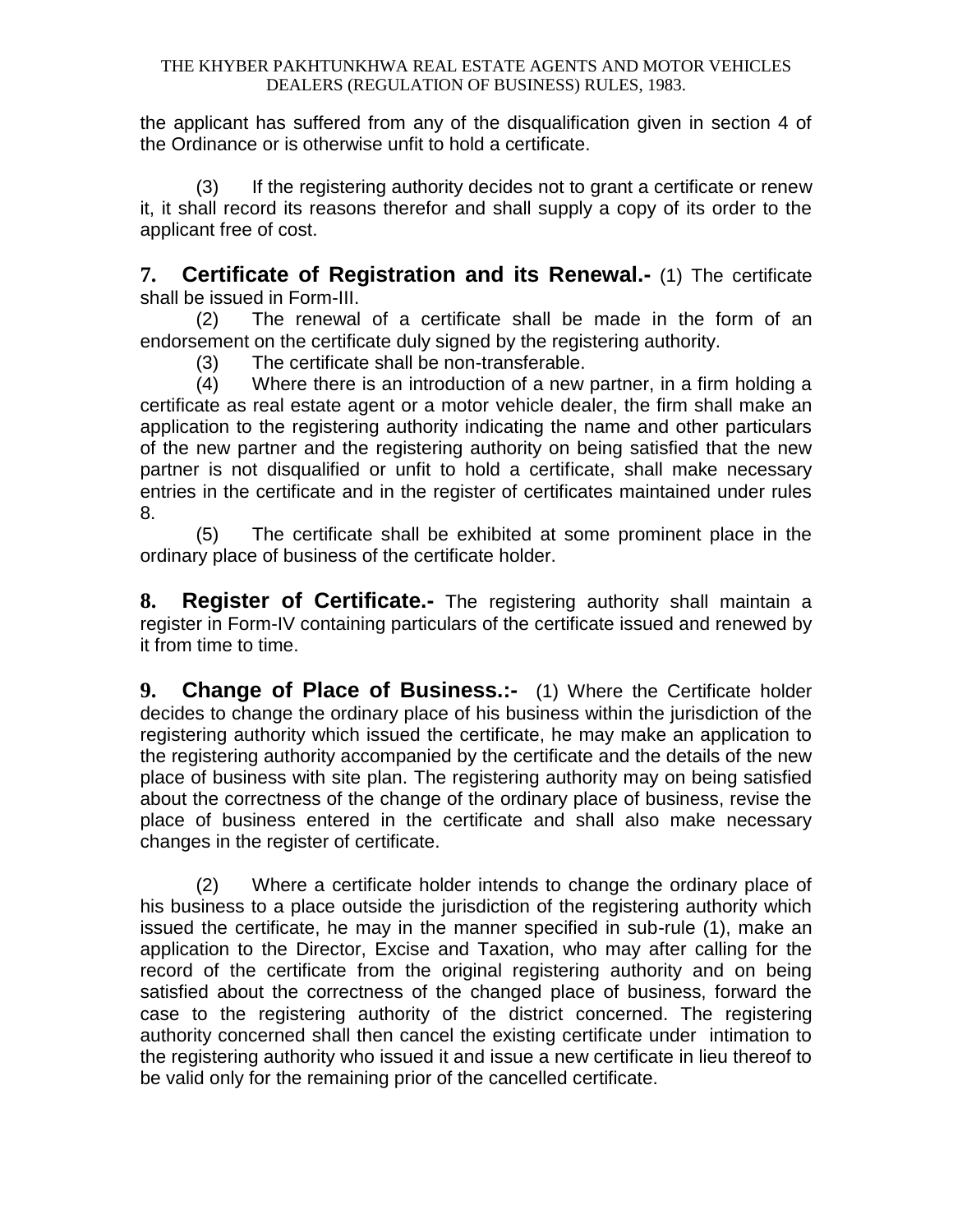(3) There shall be charged a fee of fifty rupees in case of change of address under sub-rule (1) and a fee of one hundred rupees in case of change of address under sub-rule (2).

**10. Maintenance of Record and Accounts :-** (1) A certificate holder shall maintain the following record at his ordinary place of business :

- (i) a register in Form-V containing the particulars of transactions arranged or negotiated by him;
- (ii) a receipt book in Form-VI with each page serially numbered and containing particulars of the payments received by the certificate holder in respect of transactions arranged

(2) Every transaction arranged or negotiated by the certificate holder shall be entered by him in the register forthwith.

(3) The certificate holder shall immediately issue a proper receipt on outer file of the receipt book in Form VI for every payment received by him in respect of such transaction arranged or negotiated by him.

(4) The register or the receipt book maintained under sub-rules (1) and (2) shall not be destroyed by the certificate holder without the previous permission in writing of the registering authority.

**11. Inspection and Production of Record.:-** (1) The Director, Excise and Taxation, the registering authority or any other officer of the Excise and Taxation Department, not below the rank of Inspector and duly authorized by the registering authority in this behalf, may inspect the record maintained by the certificate holder under rule 10 and may make any note thereon or take any extract therefrom or seize the same, if he has reason to believe that the record has not correctly been maintained.

(2) Where any record is seized under the provisions of sub-rule (1), the registering authority or the officer seizing it, shall issue a receipt to the certificate holder.

(3) The registering authority may at any time shall call upon the certificate holder to bring and produce before it the record maintained by him under rule 10.

(4) Where a motor vehicle dealer or a real estate agent is accused of committing any offence under the ordinance or these rules, the registering authority may seize the record, sign-board and other documents concerning the business and seal the ordinary place of his business and then lodge a complaint before the Illaqa Magistrate. The record, etc; so seized or the ordinary place of business so sealed shall not be released or opened, except with the orders of the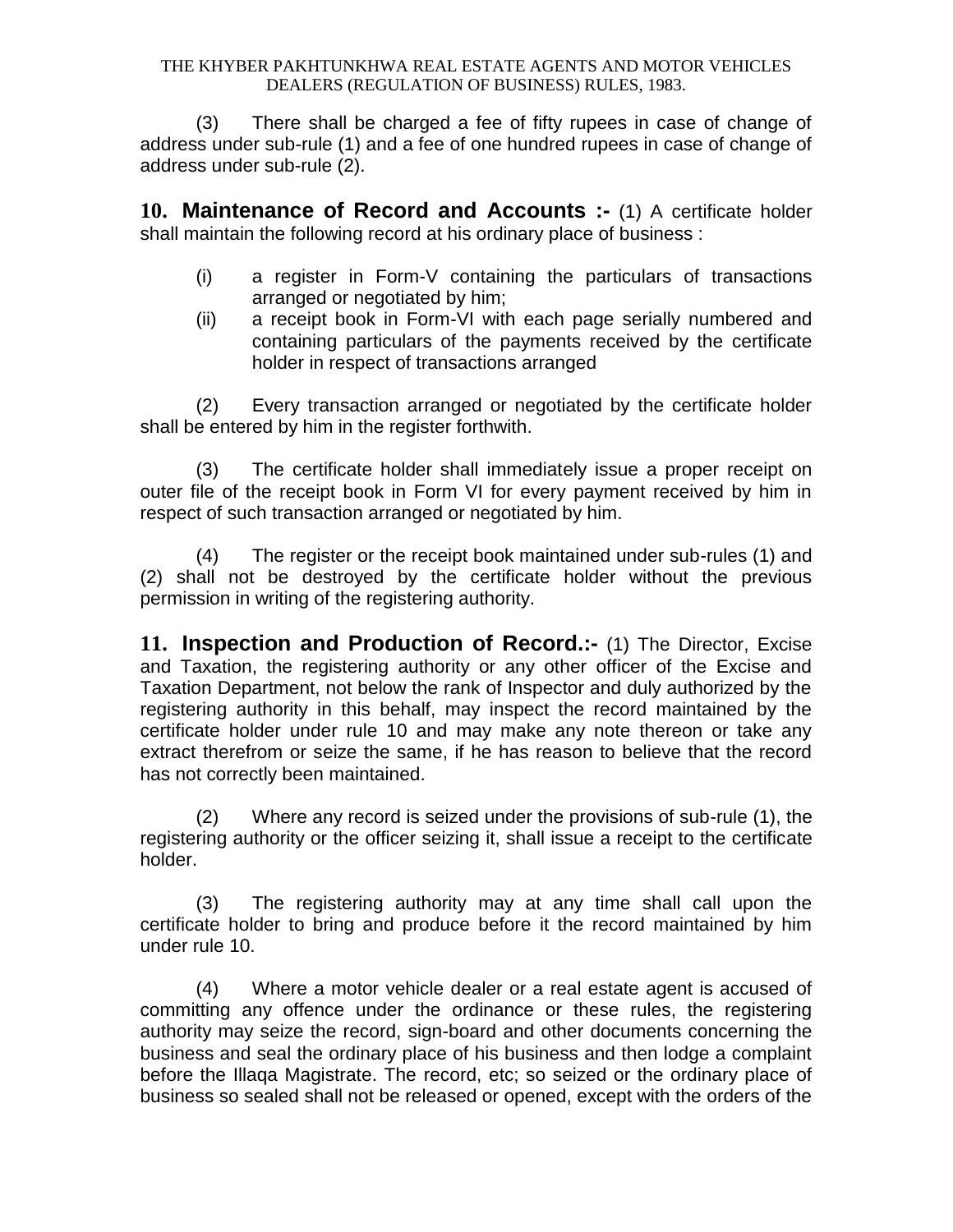Court trying the complaint.

**12. Return.-** (1) A certificate holder shall submit to the registering authority a monthly return in Form-VII, at the close of each month.

(2) The registering authority may require a certificate holder to supply him such additional information in respect of transactions arranged or negotiated by him or in respect of the record maintained by him and the certificate holder shall supply such information within such time as may be required by the registering authority.

**13. Rate of Commission or Remuneration:-** (1) The rate of commission and other remuneration chargeable by a real estate agent on a transaction arranged or negotiated by him shall not exceed.

- (a) half a month's rent in the case of a transaction of lease or tenancy;
- (b) two percent of the amount of consideration involved in transactions of mortgage; and
- (c) two percent of the value of the property involved in transactions other than those mentioned in clauses (a) and

(2) The rate of commission and other remuneration chargeable by a motor vehicles dealer shall not exceed 1% of the value of the motor vehicle sold, exchanged or transferred or that of the amount against which the motor vehicle is pledged.

(3) The maximum rates chargeable under sub-rules (1) and (2) are the rates chargeable in respect of a transaction irrespective or whether the commission and other remuneration is payable by one of the parties only or by both the parties to the transaction.

**14. Appeal.:-** (1) Any person aggrieved by an order of the registering authority passed by it under these rules may prefer an appeal to the Director, Excise and Taxation, within thirty days of the communication of the order to him.

(2) An appeal may be admitted by the Director, Excise and Taxation, after the period of thirty days mentioned in sub-rule (1), if the applicant satisfies the appellate authority that he had sufficient cause for not preferring the appeal within the prescribed period.

(3) The appeal under sub-rule (1) shall be preferred in form of a memorandum bearing the requisite court fee mentioned in column 3 of item 11(aa) of Schedule II of the court Fees Act, 1870(VII of 1870), and shall be duly signed by the appellant and presented to the appellate authority or to such officer as it appoints in this behalf. The memorandum shall be accompanied by a copy of the order appealed against, unless the appellate authority dispenses with this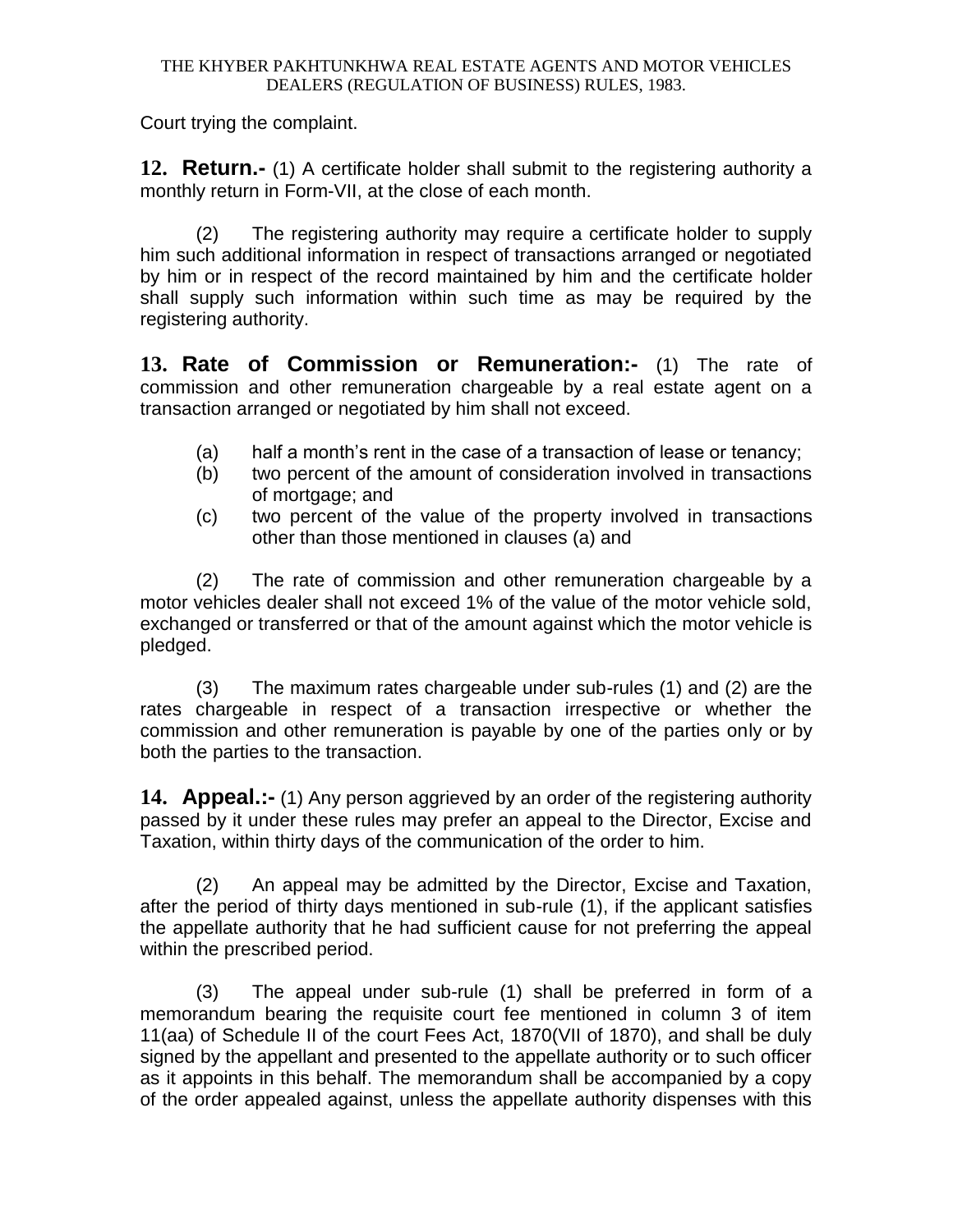requirement.

(4) The appellate authority shall not give its decision unless the person concerned has been given a reasonable opportunity of being heard.

**15. Credit of Fees:-** The fees payable under these rules shall be credited to the head "0000-Tax Revenue-0200-Indirect Taxes 0250-Provincieal Excise-0259 other receipt-Receipt on accounts of license fee of Real Estate Agents and Motor Vehicles Dealers".

# **FORM-I**

## (See Rule 3)

I/We hereby apply for certificate of registration to engage in or carry on the business of a REAL AGENT / MOTOR VEHICLE DEALERS (Strike out whichever is not applicable).

- 1. Name of the applicant.
- 2. Permanent address.
- 3. Status (Individual, Firm or Company).

\_\_\_\_\_\_\_\_\_\_\_\_\_\_\_\_\_\_\_\_

- 4. If a firm or a company, the names, parentage and addressed of its partners / Directors and managers if any.
- 5. Ordinary place of business (with complete address and site plan thereof.)
- 6. Particular of the receipt of deposited of fee.

7. Particulars of the security provided.

\_\_\_\_\_\_\_\_\_\_\_\_\_\_\_\_\_\_\_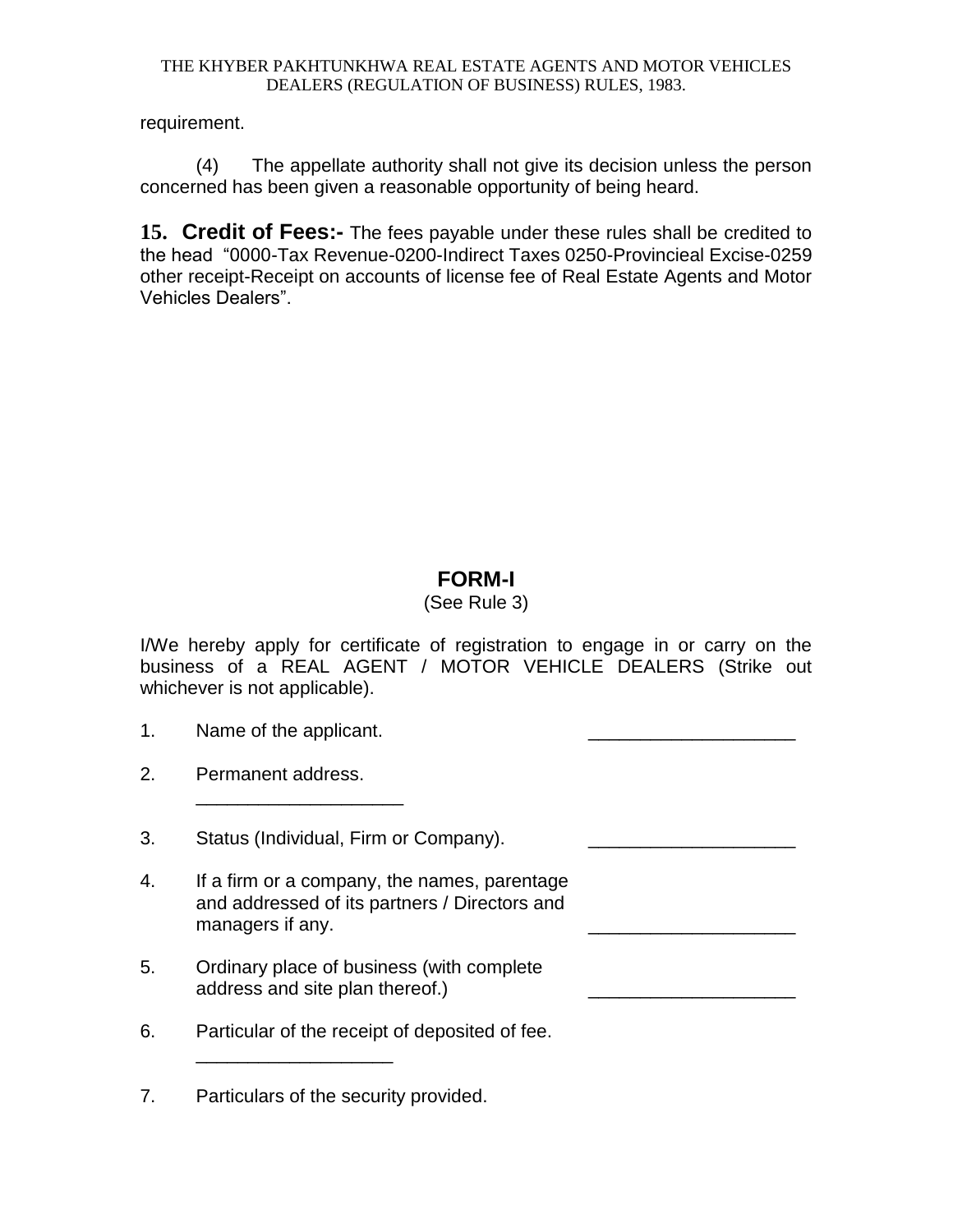8. Whether the applicant held such a certificate previously, if so particulars thereof. \_\_\_\_\_\_\_\_\_\_\_\_\_\_\_\_\_\_\_

\_\_\_\_\_\_\_\_\_\_\_\_\_\_\_\_\_\_\_

# **DECLARATION.**

I/We hereby declare that:-

- a. I am not minor.
- b. I have not been found to be unsound mind or declare insolvent by a court of competent jurisdiction.
- c. I have not been found guilty of criminal misappropriation, criminal breach of trust or of cheating or of any offence involving moral turpitude or an abetment or attempt to commit any such offence, by a court of competent jurisdiction.

I further declare that the particulars and other facts mentioned above are true to the best of my knowledge and belief and that nothing has been concealed or misstated by me.

## **Name (In Block Letters)**

\_\_\_\_\_\_\_\_\_\_\_\_\_\_\_\_\_\_\_

\_\_\_\_\_\_\_\_\_\_\_\_\_\_\_\_\_\_\_

## **Signature**

Note:

1. If the applicant is a firm or company the declaration should be signed by all the partners /Directors of the firm or company, as the case may be and also by the Managers, if any.

2. If the applicant is a firm or company, the application should be accompanied by a copy of the deed of partnership or the Memorandum and Articles of Association, as the case may be.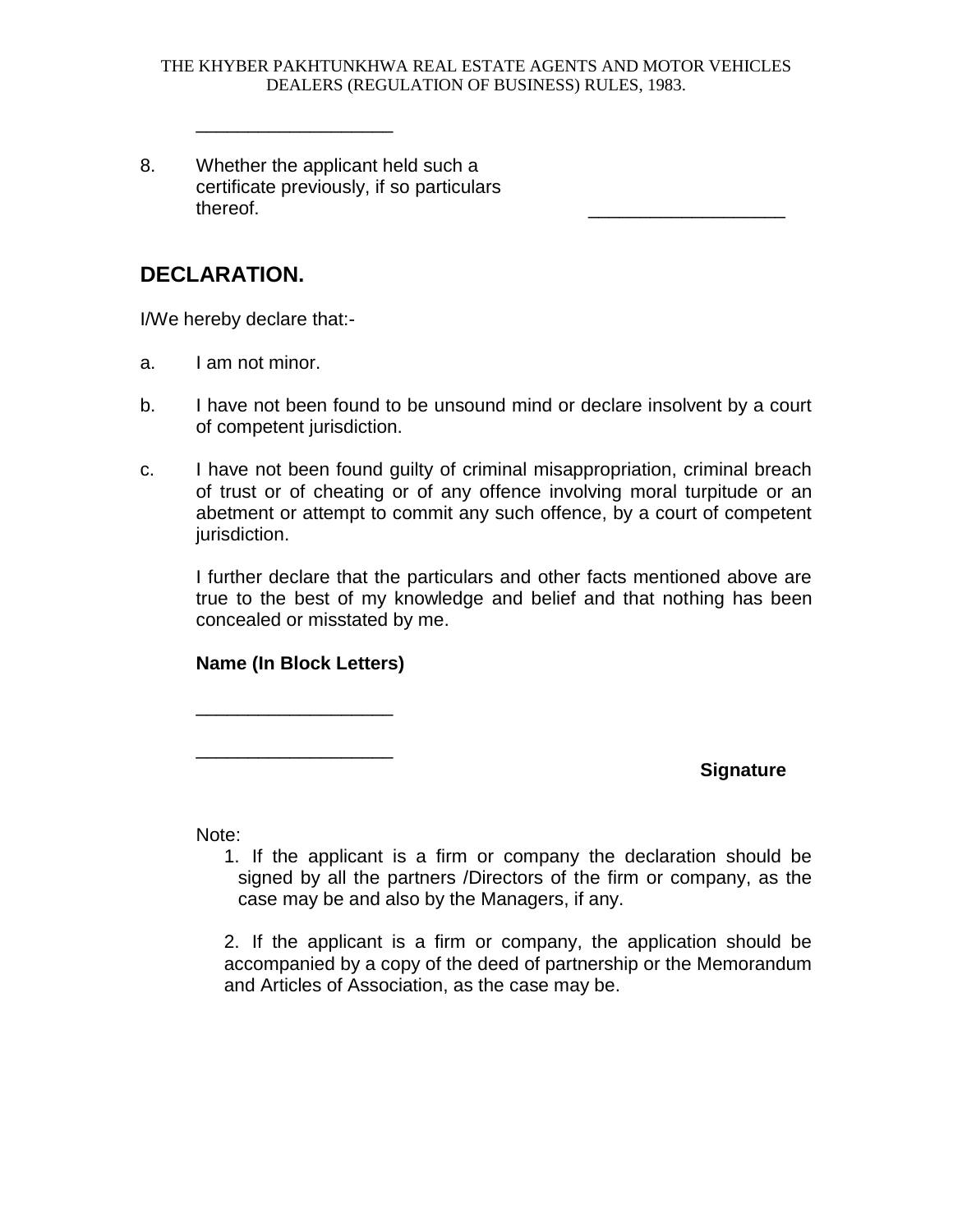# **FORM-II**

## (See Rule-4)

I/We hereby apply for renewal of certificate of registration to carry on the business of a REAL ESTATE AGENT/ MOTOR VEHICLES DEALER. (Strike out whichever is not applicable).

- 1. Name of the applicant.
- 2. Certificate No, and Date.
- 3. Date of expiry of the Certificate.

\_\_\_\_\_\_\_\_\_\_\_\_\_\_\_\_\_\_\_\_\_\_\_\_\_\_\_\_\_

\_\_\_\_\_\_\_\_\_\_\_\_\_\_\_\_\_\_\_\_\_\_\_\_\_\_\_\_\_

\_\_\_\_\_\_\_\_\_\_\_\_\_\_\_\_\_\_\_\_\_\_\_\_\_\_\_\_\_

\_\_\_\_\_\_\_\_\_\_\_\_\_\_\_\_\_\_\_\_\_\_\_\_\_\_\_\_\_

4. Particulars of the receipt of deposit of renewal fee.

## **DECLARATION**

I/We hereby declare that :-

(a) The various particulars given by me/us in the original application for registration have not undergone any change except the following:-

……………………………………………………………………..

(b) I/We have not suffered any of the disqualification to hold the certificate.

I/We further declare that the particulars and other facts mentioned above are true to the best of my knowledge and belief and that nothing has been concealed or mis-stated by me/us.

## **Name (In Block Letters). Signature Signature**

\_\_\_\_\_\_\_\_\_\_\_\_\_\_\_\_\_\_\_\_\_\_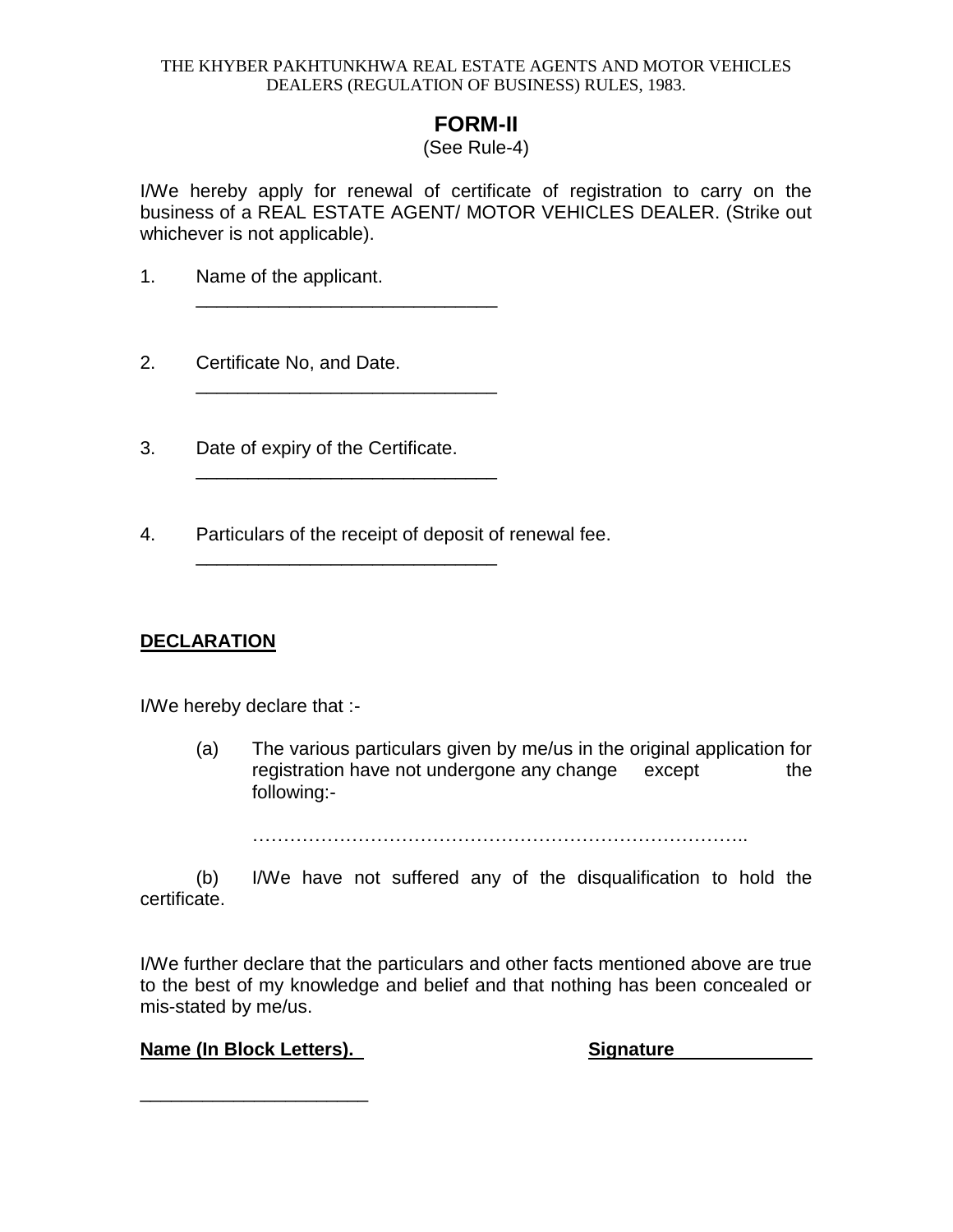$\overline{\phantom{a}}$  , where  $\overline{\phantom{a}}$ 

\_\_\_\_\_\_\_\_\_\_\_\_\_\_\_\_\_\_\_\_\_\_\_\_\_\_\_\_\_

**Notes:-** 1. If the applicant is a firm, the declaration is to be signed by all the partners of the firm.

2. If the applicant is a company, the declaration is to be signed by the person authorized to sign on behalf of the company.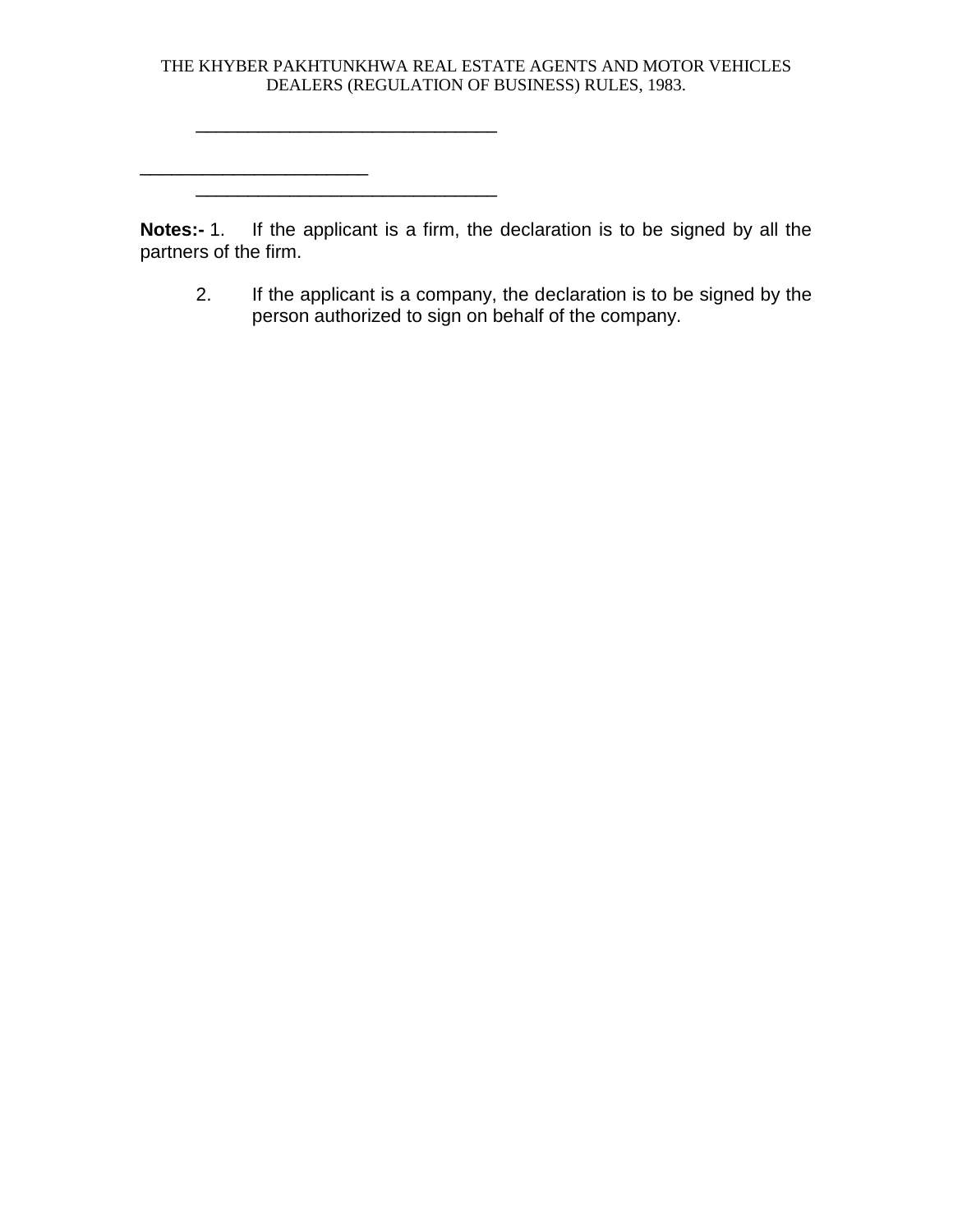# **FORM-III**

(See Rule 8)

No.REA/MVD/\_\_\_\_\_

Reg : Fee Rs.\_\_\_\_\_\_\_\_\_\_\_ Paid vide

TR NO.\_\_\_\_\_\_\_\_\_\_\_ Dated \_\_\_\_\_\_\_\_\_\_\_\_\_\_\_\_\_\_\_\_

## **CERTIFICATE OF REGISTRATION.**

(To be displayed at the ordinary place of business of the holder)

Subject to the provision of Khyber Pakhtunkhwa, Real Estate Agents and Motor Vehicle Dealers (Regulation of /Business) Ordinance, 1983 (VIII of 1983) and the Rules framed thereunder, this certificate is granted to

MR./Miss

 $\qquad \qquad$  to  $\qquad \qquad$ engage in or carry on the business of REAL ESTATE AGENT/ MOTOR VEHICLE DEALER in the Khyber Pakhtunkhwa

2. This certificate, unless renewed, is valid for the year ending-----------------------..

Registering Authority

| Signature |  |  |
|-----------|--|--|
|           |  |  |

Registering Authority .

Date\_\_\_\_\_\_\_\_\_\_\_\_\_\_\_\_\_\_\_\_\_\_\_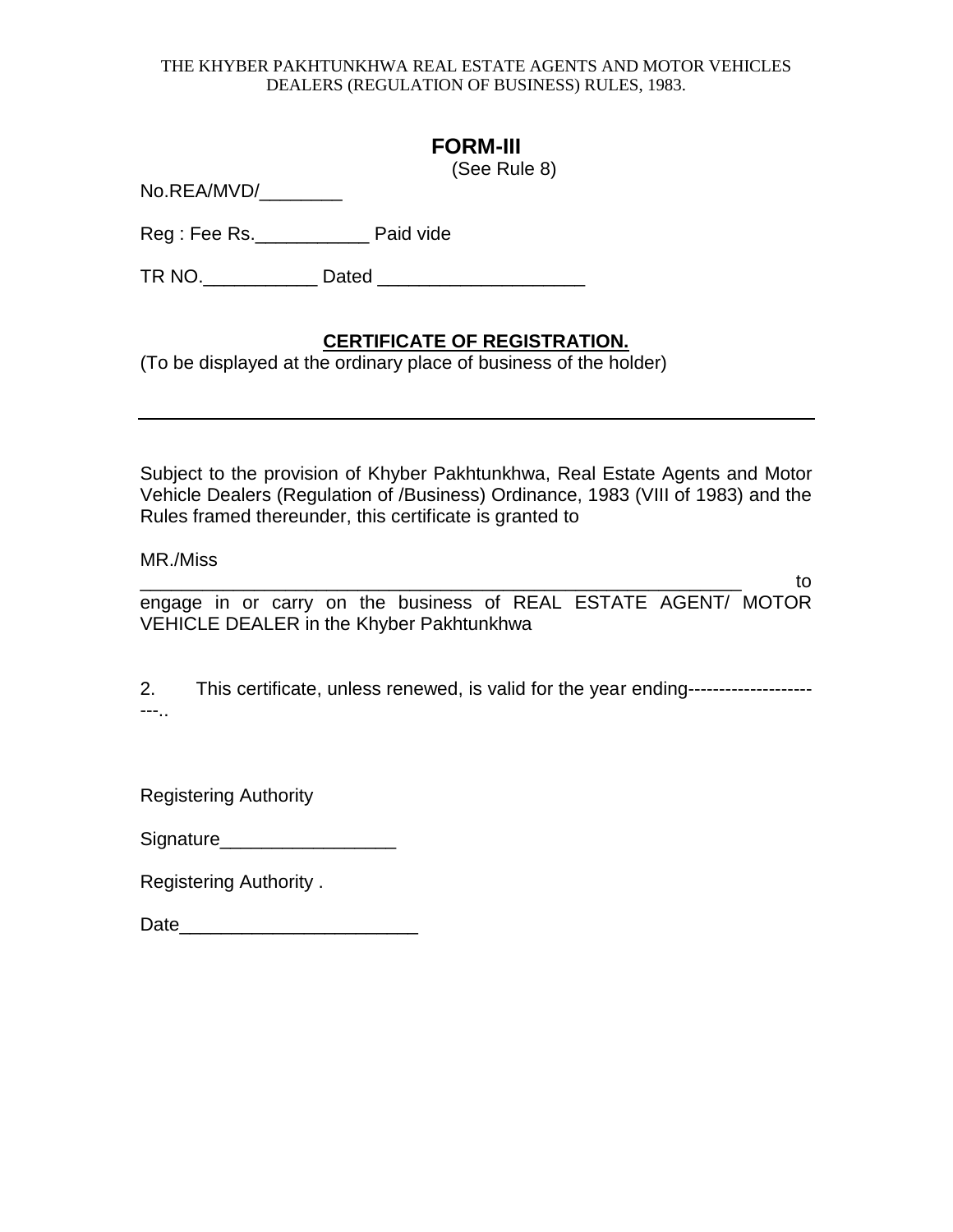## **FORM-IV (See Rule 9)**

## REGISTER OF CERTIFICATE OF REAL ESTATE AGENTS / MOTOR VEHICLES DEALERS.

| Certifi | Name         | Name                    | Ordin                   | Date           | Partic         | Particu        | Rene  | Rem  | Signatu  |
|---------|--------------|-------------------------|-------------------------|----------------|----------------|----------------|-------|------|----------|
| cate    | and other    | &                       | ary                     | of             | ulars          | lars of        | wed   | arks | of<br>re |
| No.     | particular   | other                   | place                   | expiry         | of the         | registr        | for   | if   | the      |
| and     | s of the     | partic                  | of                      | of             | Securi         | ation          | the   | any. | Registr  |
| date    | holder.(In   | ulars                   | busin                   | certific       | ty             | fee            | perio |      | ation    |
| of      | dicate       | partne                  | ess.                    | ate.           | furnish        | and            | d     |      | Authori  |
| Issue.  | whether      | rs<br>in                |                         |                | ed.            | renew          | endin |      | ty.      |
|         | an           | case                    |                         |                |                | al fee         | g.    |      |          |
|         | individual   | $\circ$ f<br>a          |                         |                |                | deposi         |       |      |          |
|         | , firm or    | firm                    |                         |                |                | ted.           |       |      |          |
|         | company)     | and                     |                         |                |                |                |       |      |          |
|         |              | <b>Direct</b>           |                         |                |                |                |       |      |          |
|         |              | ors                     |                         |                |                |                |       |      |          |
|         |              | and                     |                         |                |                |                |       |      |          |
|         |              | Mana                    |                         |                |                |                |       |      |          |
|         |              | gers                    |                         |                |                |                |       |      |          |
|         |              | in the                  |                         |                |                |                |       |      |          |
|         |              | case                    |                         |                |                |                |       |      |          |
|         |              | of<br>a                 |                         |                |                |                |       |      |          |
|         |              | comp                    |                         |                |                |                |       |      |          |
|         |              | any.                    |                         |                |                |                |       |      |          |
| 1       | $\mathbf{2}$ | $\overline{\mathbf{3}}$ | $\overline{\mathbf{4}}$ | $5\phantom{1}$ | $6\phantom{1}$ | $\overline{7}$ | 8     | 9    | 10       |
|         |              |                         |                         |                |                |                |       |      |          |
|         |              |                         |                         |                |                |                |       |      |          |
|         |              |                         |                         |                |                |                |       |      |          |
|         |              |                         |                         |                |                |                |       |      |          |
|         |              |                         |                         |                |                |                |       |      |          |
|         |              |                         |                         |                |                |                |       |      |          |
|         |              |                         |                         |                |                |                |       |      |          |
|         |              |                         |                         |                |                |                |       |      |          |
|         |              |                         |                         |                |                |                |       |      |          |
|         |              |                         |                         |                |                |                |       |      |          |
|         |              |                         |                         |                |                |                |       |      |          |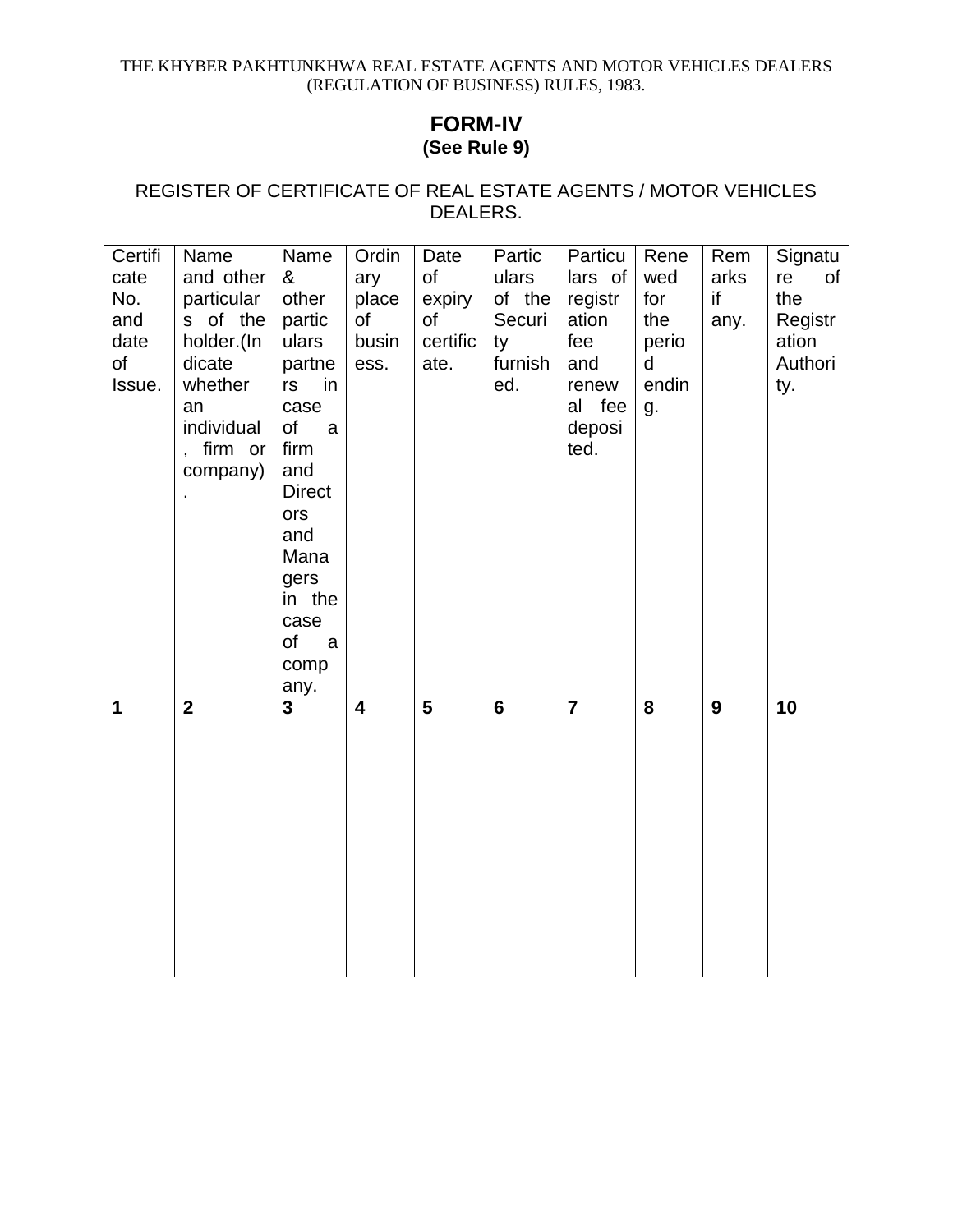## **FORM-V**

## **(See Rule II)**

## **REGISTER OF CERTIFICATE OF REAL ESTATE AGENTS / MOTOR VEHICLES DEALERS.**

| Serial  | Natur              | Descr              | Amou                    | Nam                     | Nam              | Partic         | Amou     | Parti          | Signa                | Rem             | Sign            |
|---------|--------------------|--------------------|-------------------------|-------------------------|------------------|----------------|----------|----------------|----------------------|-----------------|-----------------|
| No.     | of<br>$\mathbf{e}$ | iption             | nt<br>of                | &<br>$\mathbf{e}$       | &<br>$\mathbf e$ | ulars          | nt<br>of | cular          | tures                | arks.           | atur            |
| and     | trans              | of the             | consid                  | other                   | other            | of the         | Comm     | S<br>of        | of the               |                 | e of            |
| date    | actio              | subje              | eration                 | partic                  | partic           | instru         | ission   | recei          | partie               |                 | certif          |
| of      | n                  | ct                 | an din                  | ulars                   | ulars            | ments          | and      | pt             | S <sub>s</sub><br>to |                 | icate           |
| finaliz | arran              | matte              | case                    | of eh                   | of the           | execu          | other    | issue          | the                  |                 | hold            |
| ation   | ged                | of<br>$\mathsf{r}$ | of                      | vend                    | vend             | ted if         | remun    | d (i.e.        | trans                |                 | er.             |
| of the  | or                 | the                | lease /                 | er,                     | ee,              | any            | eration  | recei          | action               |                 |                 |
| trans   | negot              | trans              | tenanc                  | mort                    | mort             | relatin        | charge   | pt             |                      |                 |                 |
| actio   | iated              | action             | y, the                  | gago                    | gage             | g<br>to        | d.       | No.            |                      |                 |                 |
| n       | (whet              | t,                 | monthl                  | r etc                   | e etc.           | the            |          | and            |                      |                 |                 |
|         | her                |                    | y rent                  | or                      | or               | trans          |          | date)          |                      |                 |                 |
|         | sale,              |                    |                         | lesse                   | the              | action         |          | $\blacksquare$ |                      |                 |                 |
|         | exch               |                    |                         | r as                    | lesse            |                |          |                |                      |                 |                 |
|         | ange               |                    |                         | the                     | e as             |                |          |                |                      |                 |                 |
|         | mortg              |                    |                         | case                    | the              |                |          |                |                      |                 |                 |
|         | age,               |                    |                         | may                     | case             |                |          |                |                      |                 |                 |
|         | lease              |                    |                         | be.                     | may              |                |          |                |                      |                 |                 |
|         |                    |                    |                         |                         | be.              |                |          |                |                      |                 |                 |
|         | tenan              |                    |                         |                         |                  |                |          |                |                      |                 |                 |
|         | cy-<br>transf      |                    |                         |                         |                  |                |          |                |                      |                 |                 |
|         | er or              |                    |                         |                         |                  |                |          |                |                      |                 |                 |
|         | pledg              |                    |                         |                         |                  |                |          |                |                      |                 |                 |
|         | е.                 |                    |                         |                         |                  |                |          |                |                      |                 |                 |
| 1       | $\overline{2}$     | $\overline{3}$     | $\overline{\mathbf{4}}$ | $\overline{\mathbf{5}}$ | $6\phantom{a}$   | $\overline{7}$ | 8        | 9              | $\overline{10}$      | $\overline{11}$ | $\overline{12}$ |
|         |                    |                    |                         |                         |                  |                |          |                |                      |                 |                 |
|         |                    |                    |                         |                         |                  |                |          |                |                      |                 |                 |
|         |                    |                    |                         |                         |                  |                |          |                |                      |                 |                 |
|         |                    |                    |                         |                         |                  |                |          |                |                      |                 |                 |
|         |                    |                    |                         |                         |                  |                |          |                |                      |                 |                 |
|         |                    |                    |                         |                         |                  |                |          |                |                      |                 |                 |
|         |                    |                    |                         |                         |                  |                |          |                |                      |                 |                 |
|         |                    |                    |                         |                         |                  |                |          |                |                      |                 |                 |
|         |                    |                    |                         |                         |                  |                |          |                |                      |                 |                 |
|         |                    |                    |                         |                         |                  |                |          |                |                      |                 |                 |
|         |                    |                    |                         |                         |                  |                |          |                |                      |                 |                 |
|         |                    |                    |                         |                         |                  |                |          |                |                      |                 |                 |
|         |                    |                    |                         |                         |                  |                |          |                |                      |                 |                 |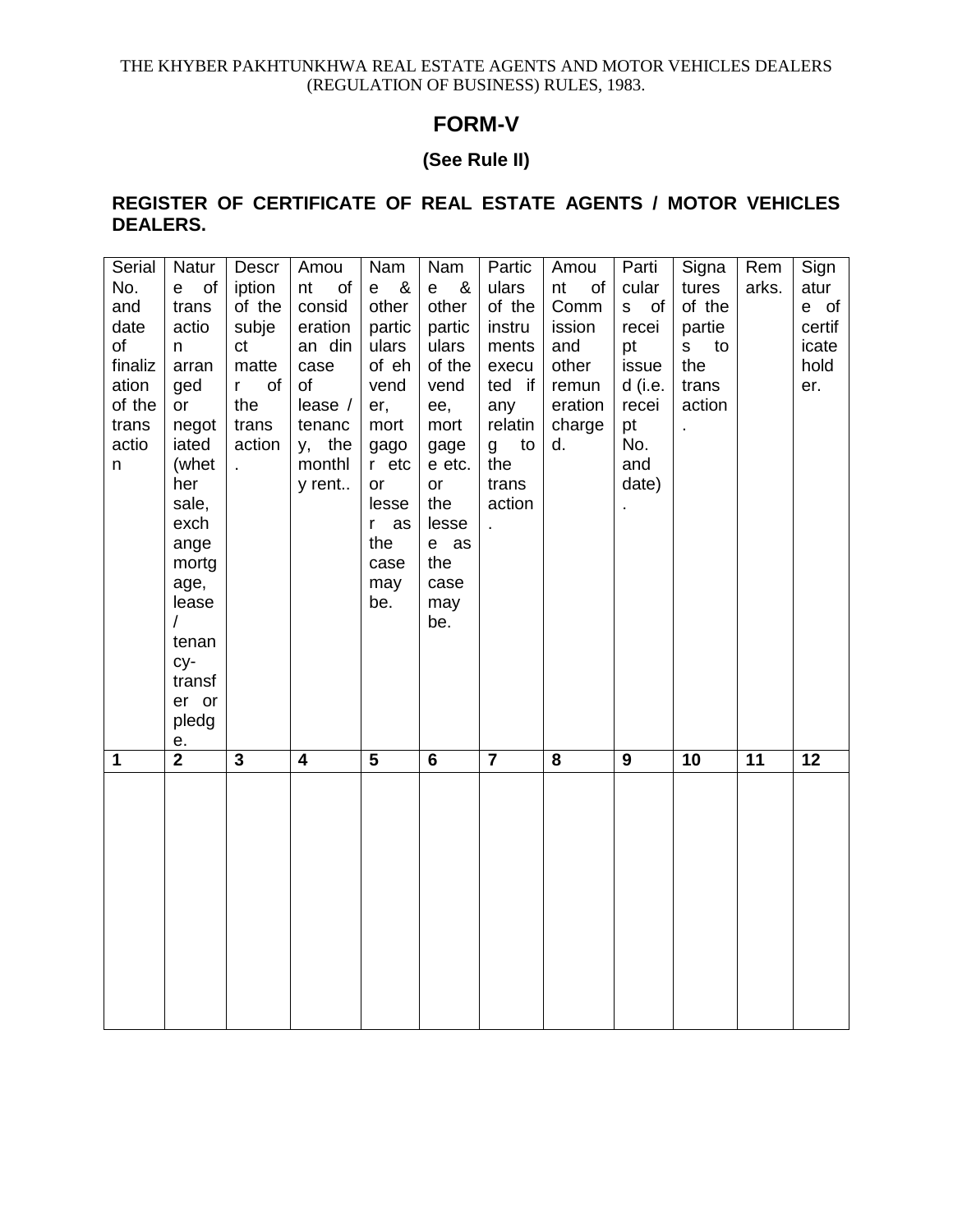# **FORM-VI**.

(See Rule-II).

|                                        | FORM OF RECEIPT ISSUED BY THE REAL ESTATE AGENT/MOTOR VEHICLES                                                                                                        |          |           |
|----------------------------------------|-----------------------------------------------------------------------------------------------------------------------------------------------------------------------|----------|-----------|
| <u>DEALER.</u>                         |                                                                                                                                                                       |          |           |
| Counterfoil.                           | S.No.                                                                                                                                                                 | Receipt. |           |
| S.No.                                  |                                                                                                                                                                       |          |           |
| Received from ________________________ |                                                                                                                                                                       |          | Received  |
| $from \_\_\_\_\_\_\_$                  |                                                                                                                                                                       |          |           |
|                                        |                                                                                                                                                                       | a        | of<br>sum |
|                                        |                                                                                                                                                                       |          |           |
| commission/remuneration for arranging/ | as commission/remuneration for arranging /negotiating<br>entered in the Register of Transaction maintained by me/us.<br>Register of Transactions maintained by me/us. |          | as        |
|                                        | Signature of the<br>Signature of the                                                                                                                                  |          |           |

|       | Certificate holder  |  |
|-------|---------------------|--|
|       | Certificate holder. |  |
| Dated |                     |  |
| Dated |                     |  |